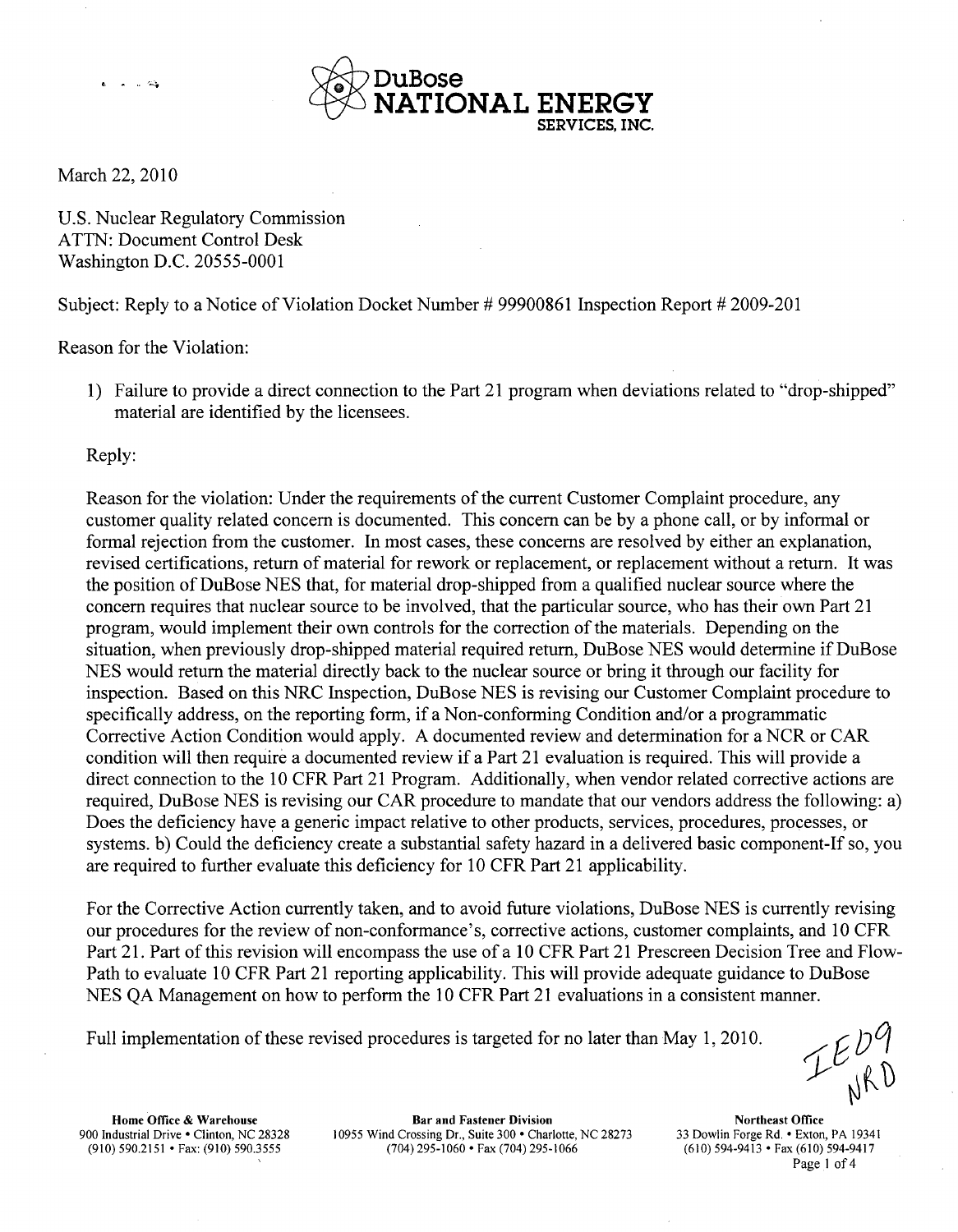

2) Failure to perform evaluations of deviations of basic components to assure these deviations were not substantial safety hazards for seven Customer Complaint Reports.

## Reply:

Reason for the violation: As addressed in part 1 of this reply, DuBose NES did not consider the requirements of 10 CFR Part 21 within the confines of our Customer Complaint procedure. This will be corrected as previously outlined above.

## Corrective Action taken:

Based on the requested action in the NRC report, the following Complaint Reports were to be evaluated to determine if the deviations were not a substantial safety hazard. Our review and conclusions of these reports are as follows:

Complaint Report dated 12/2/09-Crane- The testing of hardness for the specification ordered is not required by our CGD procedure when tension tests are performed. Therefore, based on our CGD procedure, it was not accomplished. The customer order required all requirements of the material specification to be performed as part of CGD in certain cases. This additional customer requirement was missed during QA review and the error was reported by the customer during their receiving inspection. The hardness was reported on the commercial grade material test report. Based on the chemical and tensile properties being verified by qualification testing, hardness is not normally considered as a critical characteristic. This deviation is not a substantial safety hazard.

Complaint Report dated 1 1/16/09-Invar-The order was for a Canadian customer to the requirements of Z299.3. 10 CFR Part 21 was not imposed on DuBose NES. However, the condition was that the customer's specification required 0.1% maximum cobalt and this requirement was missed by our vendor during their order review and not caught during DuBose NES review. The material manufacturer did issue an internal NCR, corrected the condition by additional testing, and performed a 10 CFR Part 21 reportable evaluation, which was found to be not reportable. This deviation is not a substantial safety hazard.

Complaint Report dated 11/4/09-Bechtel- This order required Hilti Kwik Bolt 3's to be supplied. Hilti Kwik Bolt 2's were drop shipped from the nuclear approved supplier in error. The supplier did issue an internal NCR, corrected the condition by material replacement, performed training as part of a CAR action, and performed a 10 CFR Part 21 reportable evaluation, which was found to be not reportable. This deviation is not a substantial safety hazard.

Home Office **&** Warehouse Bar and Fastener Division Northeast **Office** 900 Industrial Drive. • Clinton, NC 28328 10955 Wind Crossing Dr., Suite 300 • Charlotte, NC 28273 33 Dowlin Forge Rd. • Exton, PA 19341<br>(910) 590.2151 • Fax: (910) 590.3555 (704) 295-1060 • Fax (704) 295-1066 (610) 594-9 (910) 590.2151 • Fax: (910) 590.3555 (704) 295-1060 • Fax (704) 295-1066

Page 2 of 4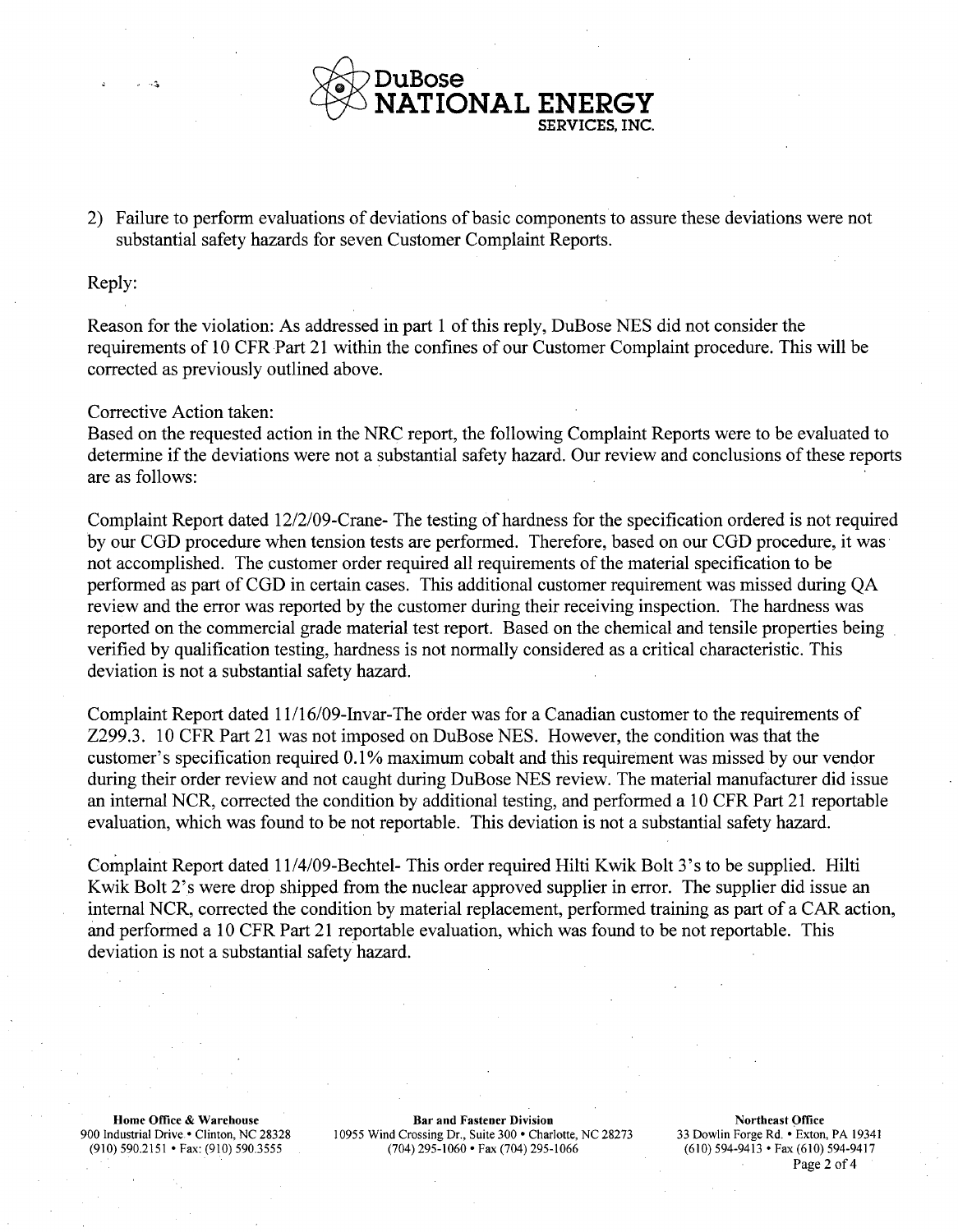

Complaint Report dated 10/20/09- FPL-Under our quality program DuBose NES normally certifies to the current revision of the ordered ASTM Standard unless otherwise specified by the customer. In the text of the FPL order, it is stated that the ASTM A 36 material specification has been reconciled thru 1995 and, for material provided later than 1995, the vendor shall provide reconciliation. DuBose performs material specification reconciliation on a daily basis and maintains an ongoing awareness of changes to common specifications over the years. However, we did originally miss the requirements that the material needed to meet up to the 1995 edition of ASTM A 36. The correction was a review and certification that the material supplied did meet the 1994 edition. This was an oversight during QA review and quickly corrected. Based on this error being an oversight and having no impact on the supplied material, this deviation is not a substantial safety hazard.

Compliant Report dated 10/20/09- Shaw Modular- The commercial grade Certification of Conformance reflecting two heat numbers and one trace number was issued by a commercial grade supplier. Our purchase order to that supplier required 6660# of structural angle and referenced a single Trace Number. It was assumed but not stated that one heat would be supplied. The Commercial Grade Supplier provided two heats of material and certified both with the same trace number. The DuBose NES Trace number system is designed to establish a unique testing number, in addition to the manufacturer's heat number, to identify materials that are to be qualified for nuclear application by inspection and testing. There was no requirement for the commercial grade supplier to certify to the Trace number. The Commercial Grade Supplier is not instructed on the use of this Trace Number. With the exception of this Commercial Grade Supplier's C of C, the balance of all of the certifications and identifications followed the QA program requirements and provided positive traceability to the supplied material by product, heat number and unique Trace Number. The error was that the QA individual that reviewed the final documentation failed to notice that the two Commercial Grade Suppliers C of C's (one for each size and heat) documented the same Trace number. There was not, at any time, any loss of traceability and this error was identified by the customer during documentation review. Based on this, this deviation is not a substantial safety hazard.

Complaint Report dated 10/07/09- APS- The order required 60 each hermetically sealed 50# cans (HSC) of E7018 electrode. DuBose NES shipped 58 cans of E7018 and 2 cans of E9018 in error. Each can is clearly identified with the E7018 or E9018 by manufacturer affixed tags on a side of each can. The customer required an additional tag to be affixed to the top of each can. When these additional tags were affixed, DuBose NES did not notice that there were two cans of E9018 intermixed with the 58 cans of E7018. All of the original manufacturer's identification remained intact. Additionally, each rod is stenciled with the AWS classification E7018 or E9018 as applicable. This was an isolated error compounded by the requirement for the top of can tagging. Based on the fact that all original traceability was maintained and this is a supplemental tagging error, this deviation is not a substantial safety hazard.

Home Office & Warehouse **Bar and Fastener Division** Brand Fastener Division Northeast Office 900 Industrial Drive • Clinton, NC 28328 10955 Wind Crossing Dr., Suite 300 \* Charlotte, NC 28273 33 Dowlin Forge Rd. **-** Exton, PA 19341 (910) 590.2151 • Fax: (910) 590.3555 (704) 295-1060 \* Fax (704) 295-1066 (610) 594-9413 \* Fax (610) 594-9417

Page 3 of 4